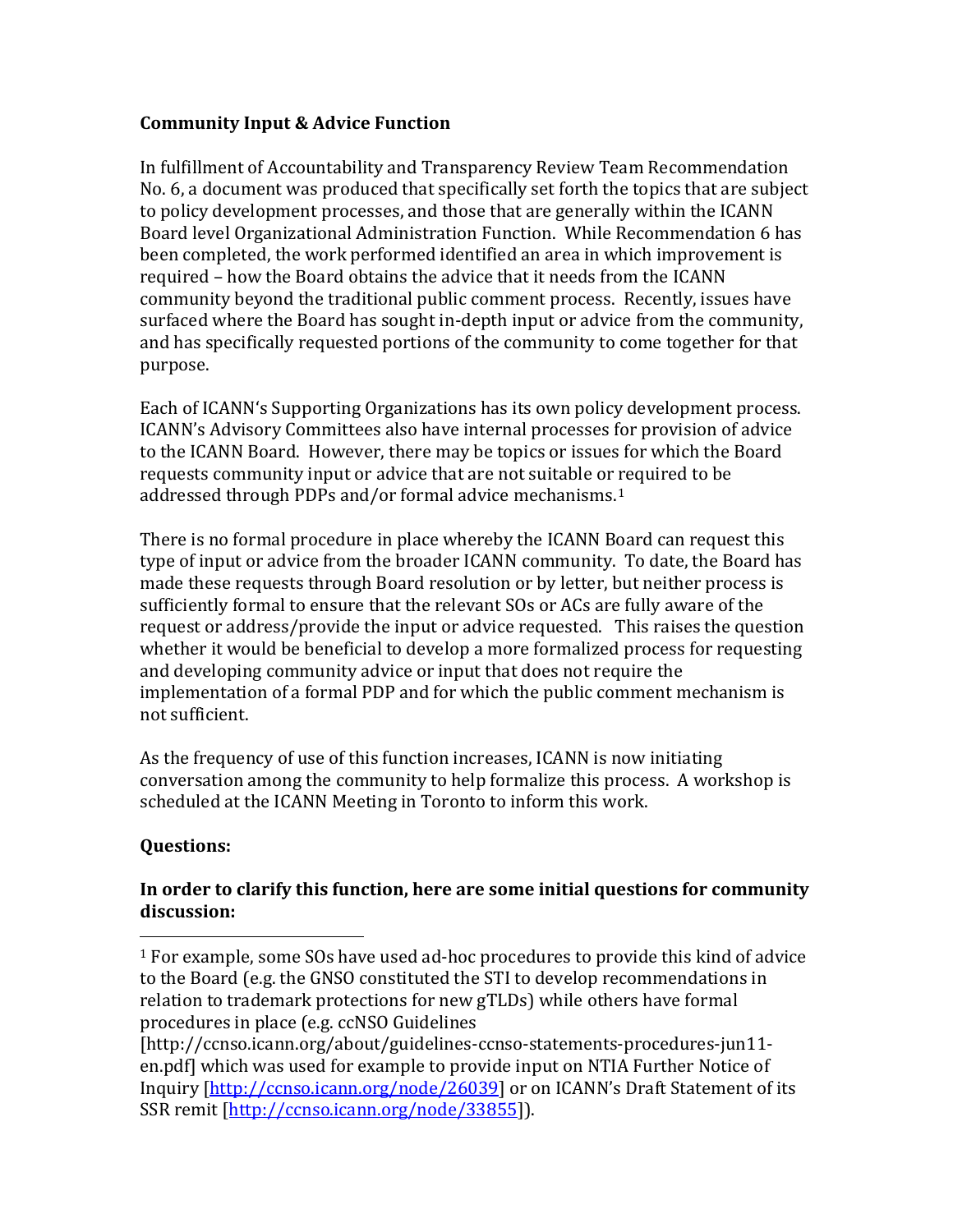- Should standardized processes be created for the Board's receipt of community input and advice?
- If so, should such a procedure be standardized across ICANN SOs/ACs, aligned with the current existing procedures, or should there be some flexibility among the SOs/ACs (certain parts are required for all, while other parts may be developed by the respective SOs/ACs).
- How should the Board request this input and advice?
- What is most effective and efficient method to deal with the issue topic identified? Should it be a working group, could current procedures be used? Who determines which method will be used?
- Should working groups be chartered for each initiative?
- How are different parts of the ICANN community expected to work together in these efforts?
- What minimum public consultation requirements, if any, should be required within this function?
- Are there any topics that should not be subject to this function?
- Who within ICANN lead this effort?



## **Sample Process (to date):**

### **Used For:**

Circumstances where the outcome generally impacts the broader ICANN community, and the Board identifies that community input or guidance may be of use in further refinements or gathering expert opinion. An SO recommendation for a binding Consensus Policy (one that becomes applicable immediately through ICANN's contracts) cannot be developed through this Process.

Some examples of where this Function has already been used within ICANN: